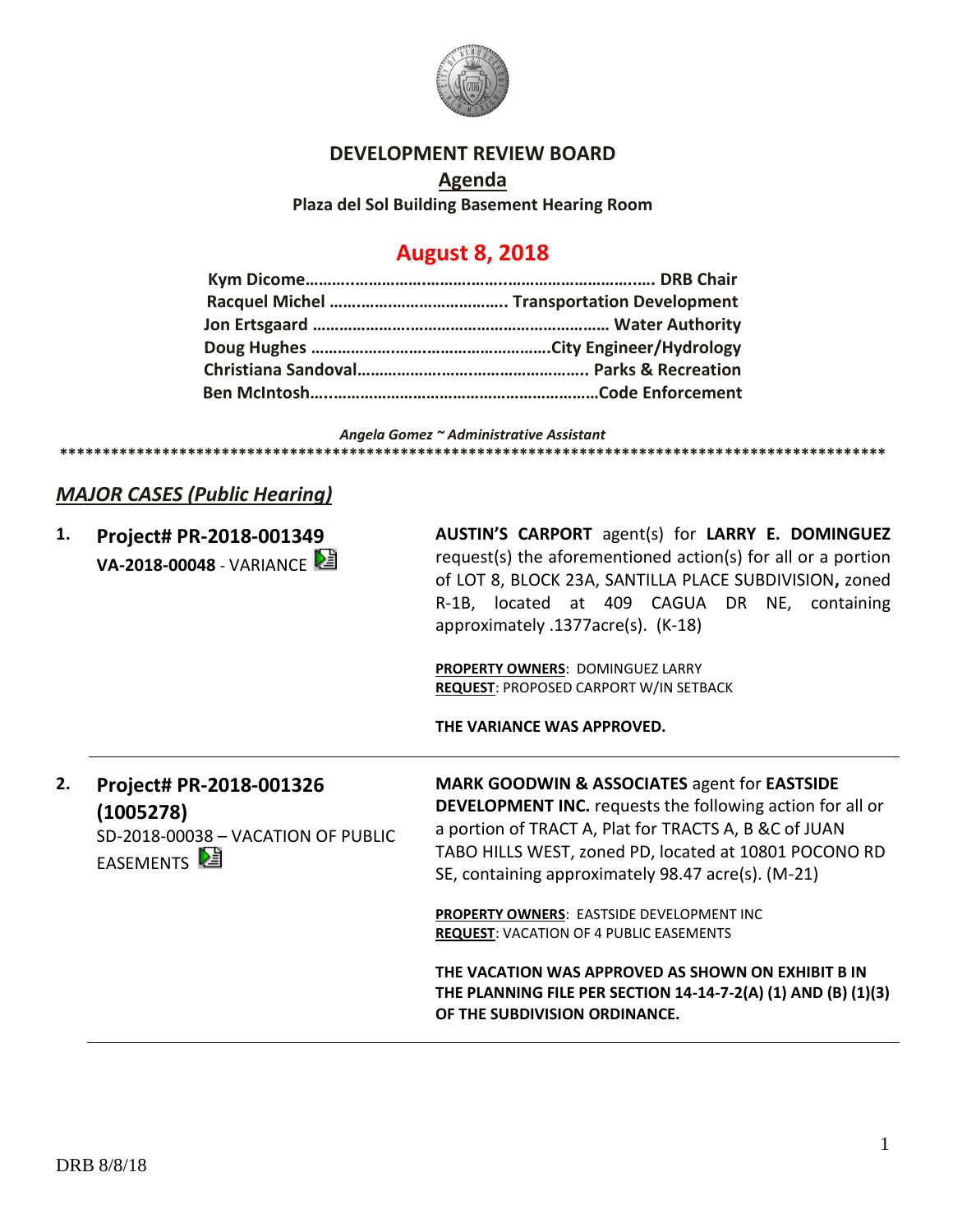**3**.

## **Project# PR-2018-001328 (1011127)**  $SD-2018-00039 - FINAI PIAT$

**THE GROUP** agent for **NAZISH LLC** requests the following action for all or a portion of Lot 29, Block 18, NORTH ABQ ACRES TR 3 UNIT 3, zoned PD, located on CARMEL AVE NE between VENTURA BLVD NE and VILLAGE AVE NE, containing approximately 1.0 acre(s). (C-20)

**PROPERTY OWNERS**: RIO GRANDE REALTY & INVESTMENTS LLC **REQUEST**: FINAL PLAT APPROVAL

**THE FINAL PLAT WAS APROVED WITH FINAL SIGN-OFF DELEGATED TO PLANNING.**

**4.**

## **Project #PR-2018-001333 (1010979)** SI-2018-00069- SITE PLAN

#### **CONSENSUS PLANNING** agent for **CEDAR INVESTORS LLC**

c/o TITAN DEVELOPMENT requests the following action for all or a portion of Tract 1 PLAT of the HIGHLANDS (BLOCKS 3, 4, 5, 6, & 21 BROWNWELL & LAIL'S HIGHLAND ADDITION), zoned R-MH, located on COPPER AVE NE between MULBERRY ST. NE and CEDAR ST. NE, containing approximately 2.39 acre(s). (K-15-Z)

**PROPERTY OWNERS**: CEDAR INVESTORS LLC c/o ARGUS DEVELOPMENT COMPANY **REQUEST**: SITE PLAN FOR MULTIFAMILY DEVELOPMENT

**DEFERRED TO AUGUST 22ND, 2018.**

## **5. Project# 1011598**

**18DRB-70137** - VACATION OF PUBLIC RIGHT-OF-WAY **18DRB-70138** - SIDEWALK VARIANCE **18DRB-70139** - SUBDIVISION DESIGN VARIANCE FROM MINIMUM DPM **STANDARDS 18DRB-70140** - MINOR - PRELIMINARY/ FINAL PLAT

**BOB KEERAN** request(s) the above action(s) for all or a portion of Lot(s) 17 & 18, Block(s) 4, Tract(s) 3, NORTH ALBQ ACRES Unit 3**,** zoned PD (RD/5DUA), located on VENTURA ST NE between SIGNAL AVE NE and ALAMEDA BLVD NE, containing approximately 2 acre(s). (C-20) *[Deferred from 5/16/18, 6/13/18, 7/18/18]*

**DEFERRED TO SEPTEMBER 12, 2018.**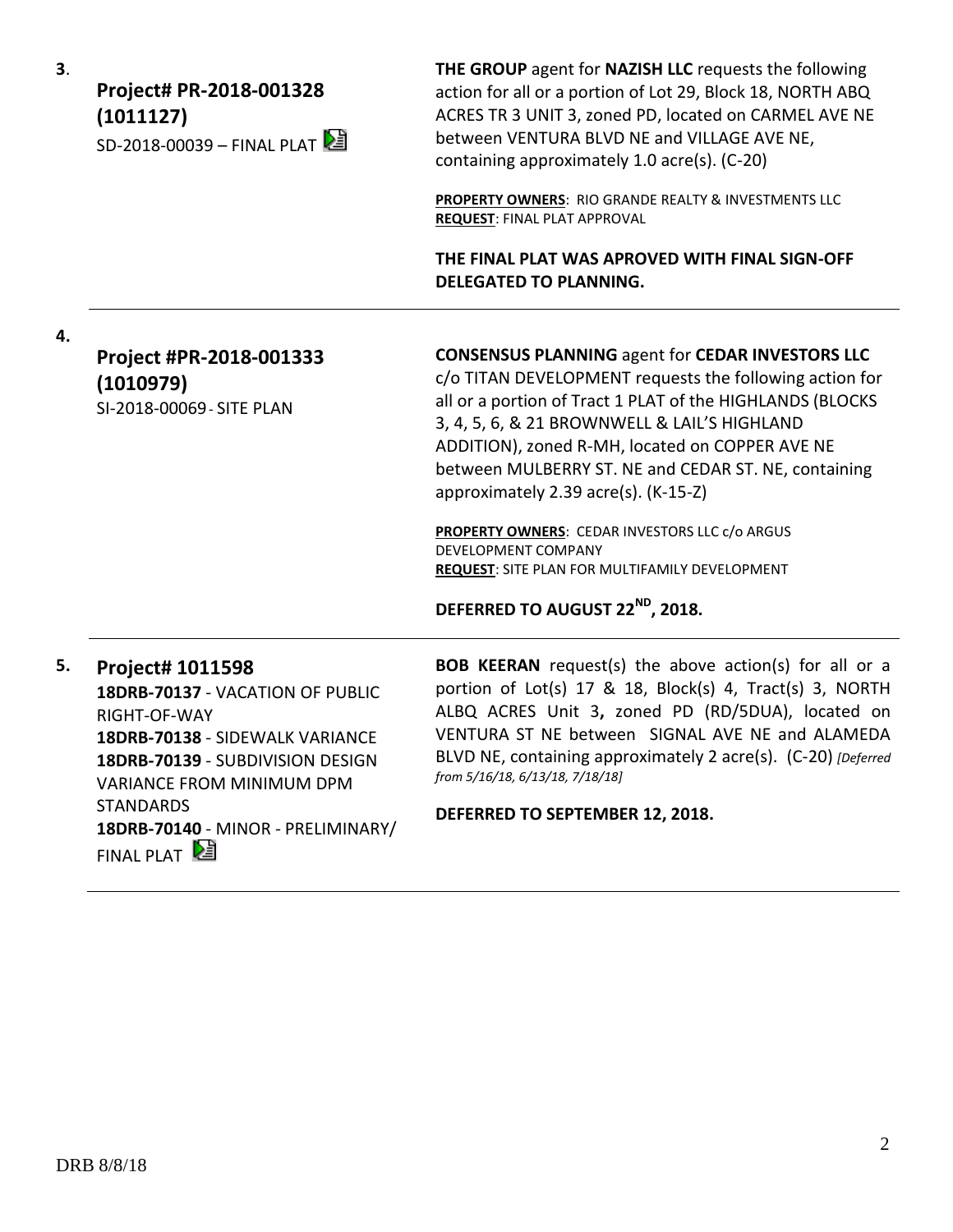**6. Project# 1010693**

**18DRB-70129** - VACATION OF PUBLIC EASEMENT **18DRB-70130** - SIDEWALK WAIVER **18DRB-70131** – TEMP. DEFERRAL of SIDEWALK CONST **18DRB-70132** - VACATION OF PRIVATE EASEMENT **18DRB-70133** - PRELIMINARY PLAT **18DRB-70134** - SITE DEVELOPMENT PLAN FOR BUILDING PERMIT

**BOHANNAN HUSTON INC** agent(s) for **GAMMA DEVELOPMENT, LLC** request(s) the above action(s) for all or a portion of Tract(s) 3B-3 of TRACT 3B-1, 3B-2 & 3B-3 A SUBD OF TRACT 3B LANDS OF IHS ACQUISITION #120 INC. zoned R-T (SU-2/LMDR), located on HORIZON BLVD NE between BALLOON MUSEUM DR NE and ALAMEDA BLVD NE, containing approximately 7.76 acre(s). (B-17) ) *[Deferred from 5/16/18, 6/13/18, 7/18/18]*

**WITHDRAWN.**

| 7. | Project# 1010656                   | THE GROUP agent(s) for PASHTOON KHALID A & NAFEESA               |
|----|------------------------------------|------------------------------------------------------------------|
|    | 18DRB-70160 MAJOR - PRELIMINARY    | request(s) the above action(s) for all or a portion of Lot(s)    |
|    | <b>PLAT APPROVAL</b>               | 28-30, Block(s) 30, NORTH ALBUQUERQUE ACRES Unit(s) B            |
|    | 18DRB-70161 MAJOR - SDP FOR        | TRACT A, zoned NR-BP (SU-2/IP), located on WILSHIRE AVE          |
|    | <b>BUILDING PERMIT</b>             | NE between SAN PEDRO DR NE and LOUISIANA BLVD NE,                |
|    | 18DRB-70162 MINOR - TEMP DEFR SWDK | containing approximately 3 acre(s). (C-18)[Deferred from 6/6/18, |
|    | CONST $\mathbb{E}$                 | 6/27/18, 7/18/18]                                                |
|    |                                    | DEFERRED TO AUGUST 22 <sup>ND</sup> , 2018.                      |

**8. Project# PR-2018-001376 (1006520) SD-2018-00049**- VACATION OF PRIVATE **EASEMENT** 

**WILLIAM FANNING ARCHITECT** agent(s) for **HOPE IN THE DESERT EPISCOPAL CHURCH** request(s) the aforementioned action(s) for all or a portion of TRACT B-1-A PLAT OF TRACTS B-1-A & B-1-B HOPE PLAZA SUBDIVISION (BEING A REPL OF TR B-1 HOPE PLAZA)**,** zoned MX-T, located at 8700 ALAMEDA BLVD NE, containing approximately 3.07 acre(s). (C-20)

**PROPERTY OWNERS**: TRUSTEES PROTESTANT EPISCOPAL CHURCH C/O ACCUMATCH **REQUEST**: VACATE EXISTING GAS AND ELECTRIC EASEMENT

**THE VACATION WAS APPROVED AS SHOWN ON EXHIBIT B IN THE PLANNING FILE PER SECTION 14-14-7-2(A) (1) AND (B) (1)(3) OF THE SUBDIVISION ORDINANCE.**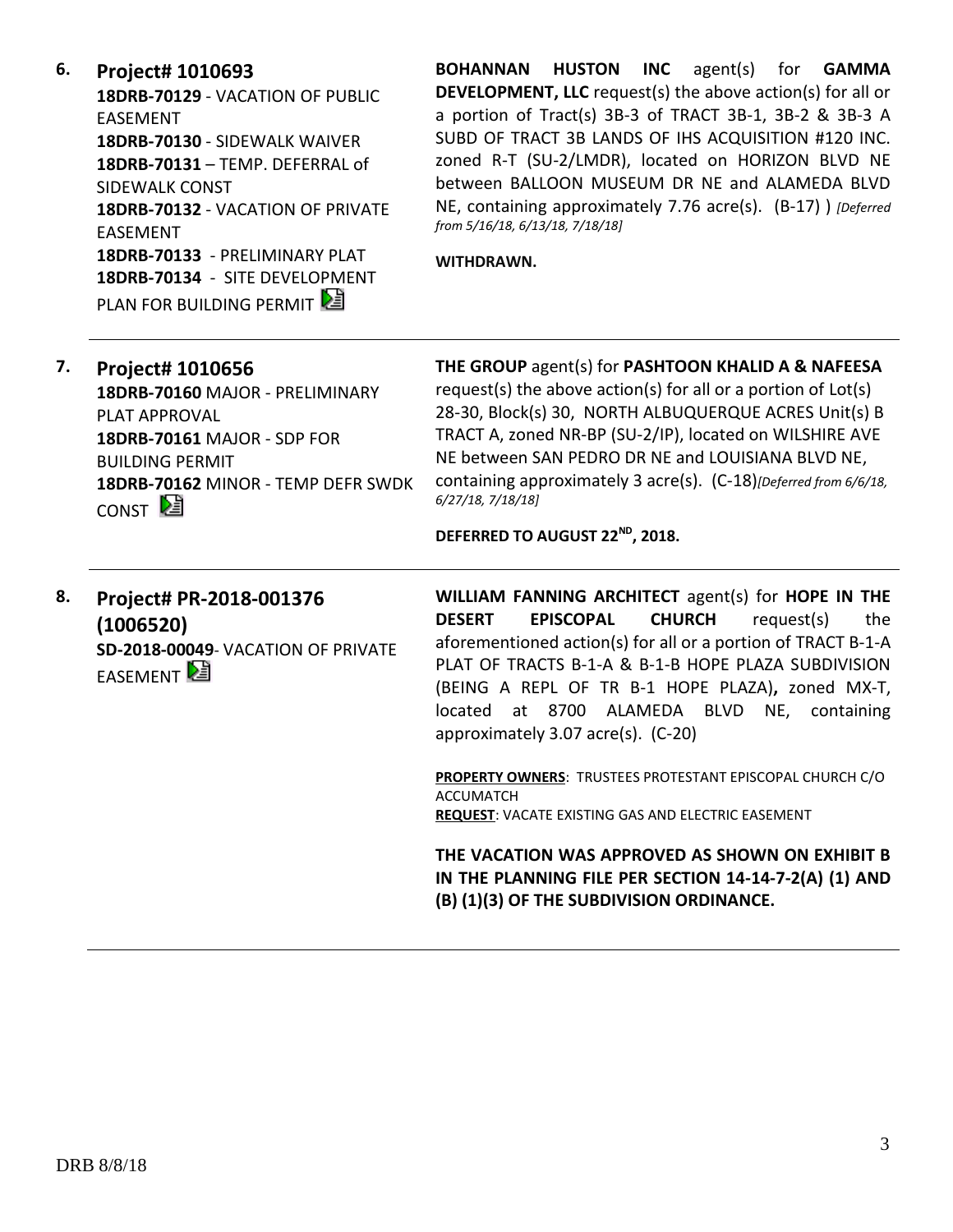#### **9. Project# PR-2018- 001195 (1007140) SD-2018-00037 –**SITE DEVELOPMENT PLAN FOR SUBDIVISION (18EPC-10010) **SD-2018-00020 –** SKETCH PLAT **RECREATION** request(s) the above action(s) for all or a portion of Tracts 1-C-1 & 1-C-2, **JUAN TABO HILLS UNIT 3A,**  zoned NR-PO-B, located on MONACHOS RD SE between JUAN TABO BLVD SE and VIA POSADA SE, containing approximately 27 acre(s). (M-22) *[Deferred from 6/13/18, 7/11/18, 7/25/18, 7/25/18]* **PROPERTY OWNERS**: CITY OF ALBUQUERQUE **REQUEST**: DRB SIGN-OFF OF EPC SITE DEVELOPMENT PLAN FOR SUBDIVISION (3-8-2018) AND A SKETCH PLAT FOR REVIEW AND COMMENT **DEFERRED TO AUGUST 15TH, 2018.** *MINOR CASES (Public Meeting)* **10. Project # PR-2018-001401 (1010332) VA-2018-00061** – EXTENSION OF INFRASTRUCTURE IMPROVEMENTS AGREEMENT (IIA) 2 **MARK GOODWIN & ASSOCIATES, PA** agent(s) for **98TH STREET LLC** request(s) the aforementioned action(s) for all or a portion of TRACT B and All LOTS/BLKS in LOS DIAMANTES SUBDIVISION**,** zoned R-1A and PD, located south of GIBSON BLVD SW and west of SNOWVISTA BLVD SW, containing approximately 25.16 acre(s). (N-09) **PROPERTY OWNERS**: 98TH STREET LLC **REQUEST**: 2 YEAR EXTENSION OF THE IIA FOR TEMPORARY DEFERRAL OF SIDEWALK CONSTRUCTION **THE 2 YEAR EXTENSION OF INFRASTRUCTURE IMPROVEMENTS AGREEMENT (IIA) WAS APPROVED 11. Project # PR-2018-001389 (1007204, 1002971) SD-2018-00056**– EXTENSION OF INFRASTRUCTURE IMPROVEMENTS AGREEMENT (IIA) **BOHANNAN HUSTON, INC.** agent(s) for **ARMSTRONG DEVELOPMENT PROPERTIES, INC.** request(s) the aforementioned action(s) for all or a portion of TRACTS 1- 14 UNSER CROSSING (A REPLAT OF TRACTS 1A, 1B, 2A, 2B, 3A, 3B, 4B & TRACT 6 V.E. BARRETT SUBDIVISION & TRACTS 4-A-1, 5-B-1 & 5-B-2 LANDS OF WEFCO, PARTNERS), zoned MX-M, located on CENTRAL AVENUE SW between UNSER BLVD SW and  $86<sup>th</sup>$  STREET SW, containing approximately 50 acre(s). (K-9 & K-10) **PROPERTY OWNERS**: ARMSTRONG CENTRAL UNSER BLVD LLC, LOWES HOME CENTERS INC, ARMSTRONG CENTRAL UNSER BLVD LLC, BLANCHARD PROPERTIES LLC **REQUEST**: 2 YR EXTENSION OF THE IIA **THE 2 YEAR EXTENSION OF INFRASTRUCTURE IMPROVEMENTS AGREEMENT (IIA) WAS APPROVED**

**MRWM** agent(s) for **CITY OF ALBUQUERQUE PARKS &**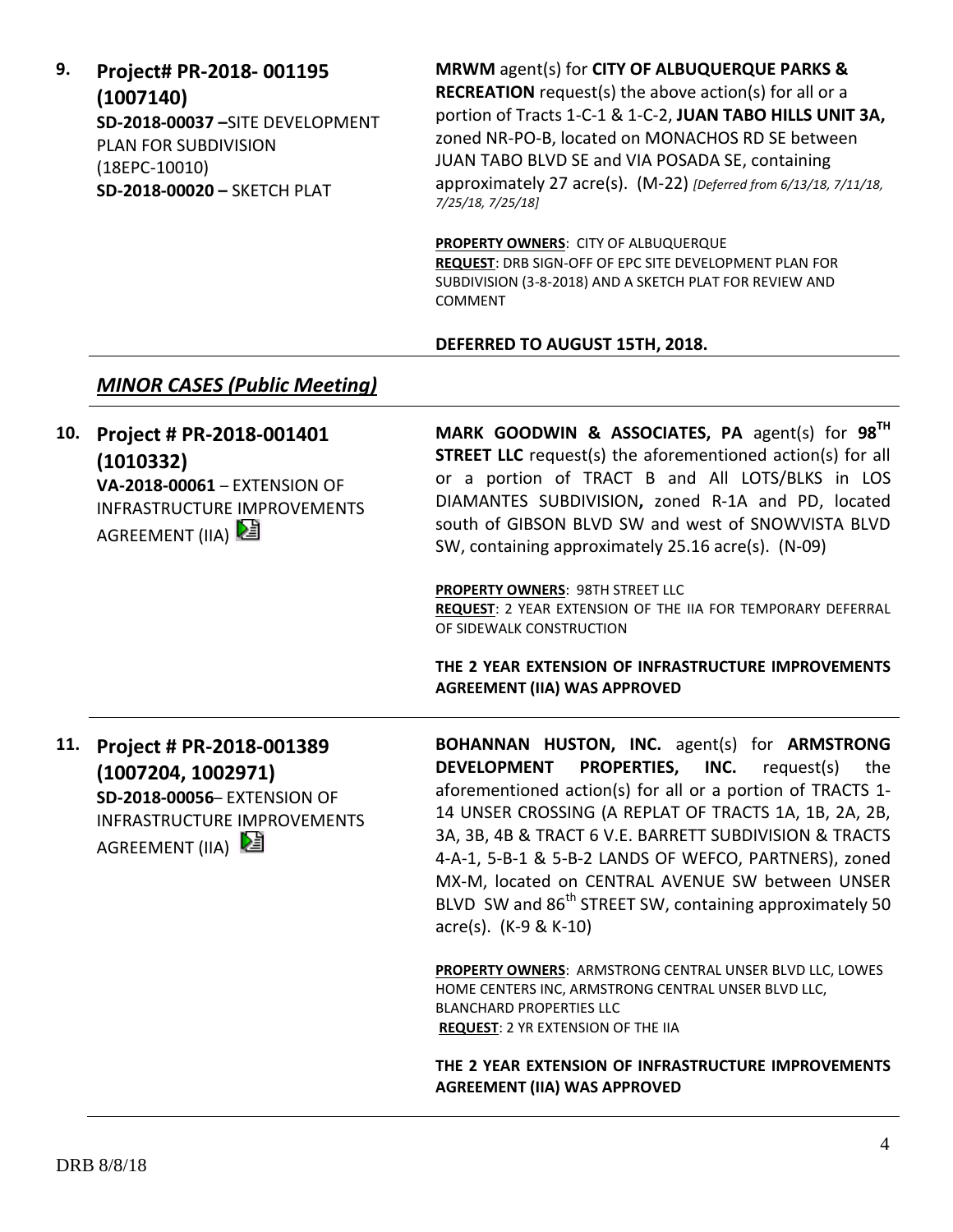DRB 8/8/18

## **12. Project# PR-2018-001223 (1011553)**

**SI-2018-00041 –** SITE DEVELOPMENT PLAN FOR SUBDIVISION AND SITE DEVELOPMENT PLAN FOR BUILDING PERMIT

 $(18EPC-40008 + 40009)$ 

## **MODULUS ARCHITECTS, INC** agent(s) for **3X1, LLC**. request(s) the above actions for all or a portion of Tract B2A1, TOWN of ATRISCO GRANT, zoned MX-L (SU-1/C-1 & AUTO SALES), located on COORS BLVD NW between SEQUOIA RD NW and TUSCON RD NW, containing

approximately 1.9 acre(s). (G-11-Z) *[Deferred from 6/13/18,* 

**PROPERTY OWNERS**: 3X1,LLC.

*6/27/18, 7/18/18]*

**REQUEST**: DRB SIGN OFF OF EPC APPROVED SITE DEVELOPMENT PLAN FOR BUILDING PERMIT AND EPC APPROVED SITE DEVELOPMENT PLAN FOR SUBDIVISION (4-12-2018)

#### **INDEFINITELY DEFERRED.**

**13. Project# 1000572 16DRB-70314 –** SITE DEVELOPMENT PLAN FOR BUILDING PERMIT

**CONSENSUS PLANNING** agents for **TW INVESTMENTS LLC**

request the referenced/ above action for TRACT 1-A, COPPER POINTE SUBDIVISION zoned SU-1 FOR IP, located on COPPER POINTE WAY NE in the southeast corner of EUBANK BLVD NE and I-40 containing approximately 1.3 acres. (K-21) *(Deferred from 8/1/18)*

**REQUEST**: SITE PLAN ORIGINALLY APPROVED 9-21-2016 WITH DELEGATION TO TRANSPORTATION AND PLANNING. LOST ORIGINAL-REQUIRES RE-SIGNING OF SITE PLAN BY DRB.

**THE SITE PLAN WAS APPROVED WITH FINAL SIGN-OFF DELEGATED TO THE WATER AUTHORITY AND TO PLANNING.**

## *SKETCH PLAT*

**14. Project # PR-2018-001398 SD-2018-00057- SKETCH PLAT**  **GARCIA/KRAEMER & ASSOCIATES** agent(s) for **FIRST CHOICE EQUITY** request(s) the aforementioned action(s) for all or a portion of the Easterly Portion of TRACT B ELLA G ROSSITER REPLAT SUBDIVISION**,** zoned R-1C, located at 704 GRIEGOS RD NW, containing approximately 0.75 acre(s). (F-14)

**PROPERTY OWNERS**: 704 GRIEGOS ROAD LLC **REQUEST**: SUBDIVIDE 1 EXISTING TRACT INTO 4 NEW LOTS

**THE SKETCH PLAT WAS REVIEWED AND COMMENTS WERE PROVIDED**